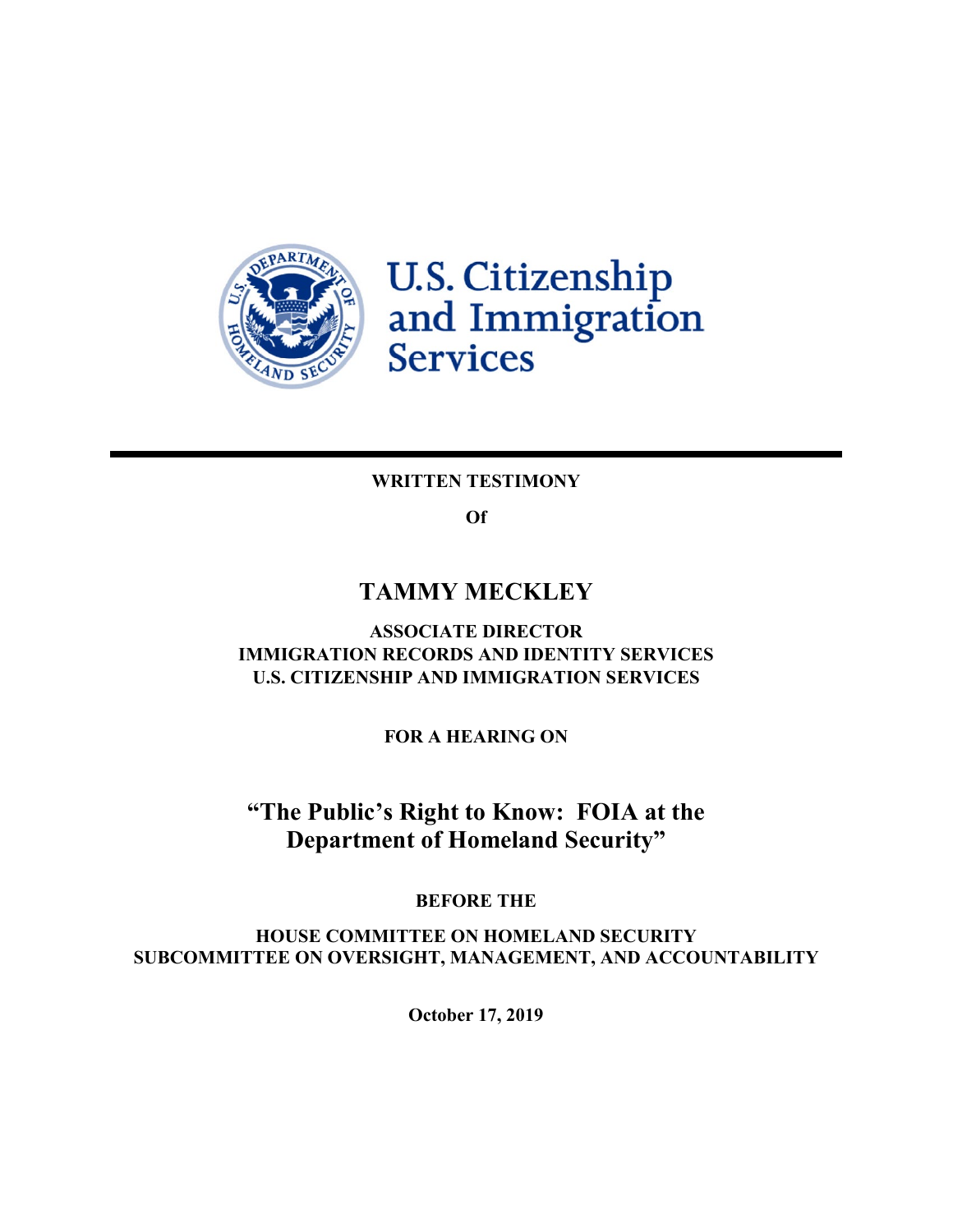### *Introduction*

Chairwoman Torres Small, Ranking Member Crenshaw, Chairman Thompson, Ranking Member Rogers, and distinguished members of the Subcommittee, thank you for the opportunity to testify today regarding U.S. Citizenship and Immigration Services' (USCIS) procedures for responding to the Freedom of Information Act (FOIA) requirements. As you know, USCIS administers the nation's lawful immigration system, safeguarding its integrity and promise by efficiently and fairly adjudicating requests for immigration benefits while protecting Americans, securing the homeland, and honoring our values.

I currently serve as a Senior Executive for USCIS as the Associate Director of the Immigration Records and Identity Services Directorate (IRIS). I am responsible for providing stakeholders with timely and appropriate access to trusted immigration information and services in support of the missions and goals of USCIS and the Department of Homeland Security (DHS). I have over 20 years of experience with the U.S. Federal Government in the Departments of Homeland Security and Justice, as well as key executive positions in the private sector. Currently, I lead nearly 1,000 federal employees and manage an annual program budget of approximately \$450 million across three divisions: Verification, Identity and Information Management, and the National Records Center (NRC). The NRC manages and operates the USCIS FOIA/Privacy Act (PA) Program.

#### *USCIS Freedom of Information Act/Privacy Act Overview*

Since 1967, FOIA has provided the public the right to request access to records from any Executive Branch agency. It is often described as the law that keeps citizens in the know about government. Agencies are required to disclose any information requested under FOIA unless it falls under one of nine exemptions, which protect interests such as personal privacy, national security, and law enforcement. FOIA also requires agencies to proactively post online certain categories of information, including frequently requested records. As Congress, the President, and the Supreme Court have all recognized, FOIA is a vital part of our democracy.

In terms of requests received, the USCIS FOIA/PA Program is the largest within the Federal Government. During Fiscal Year (FY) 2019, USCIS received over 200,000 FOIA/PA requests. The average number of pages processed in each case is over 260, with a maximum of 50,000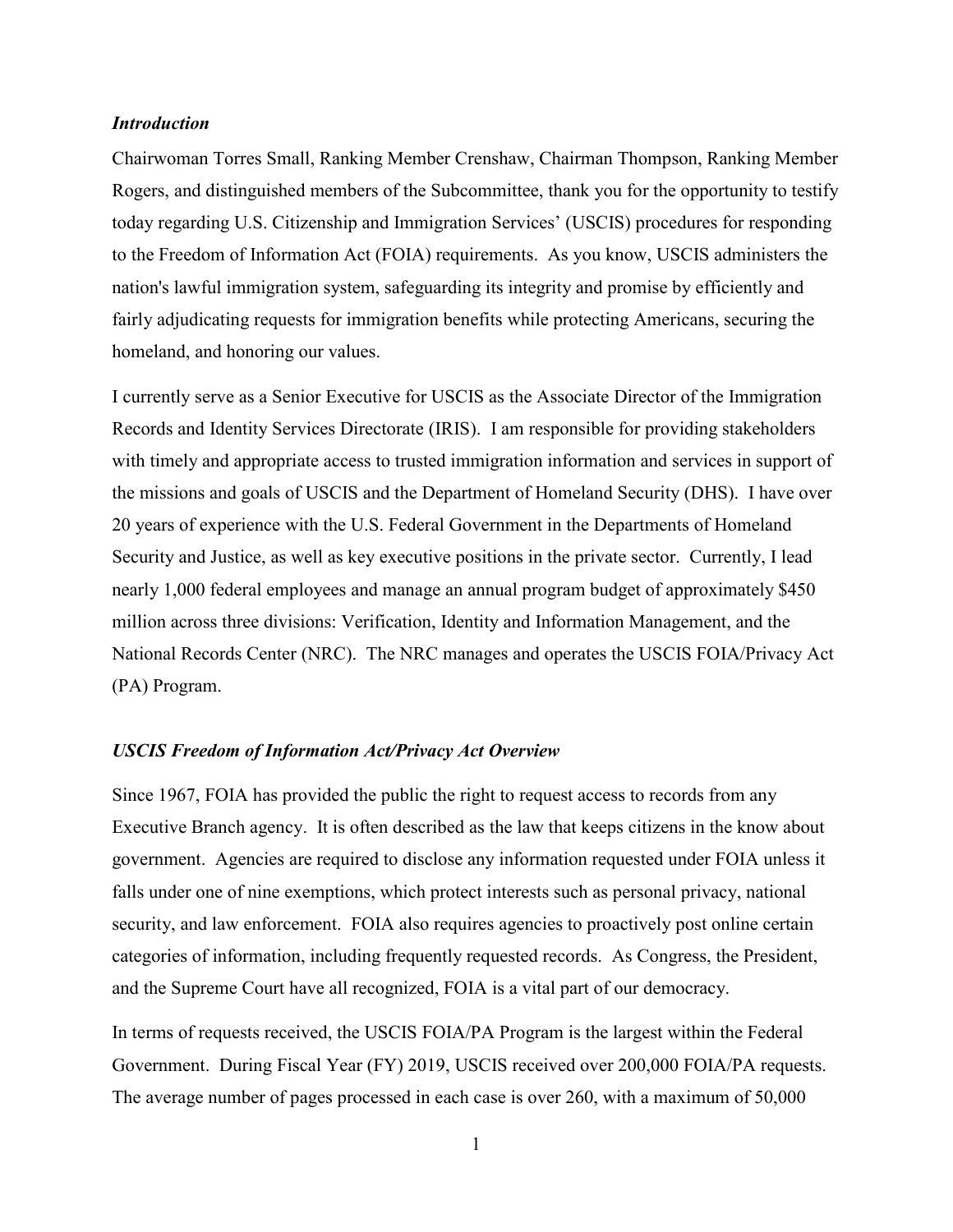pages for a single request. USCIS has seen, and continues to expect, the volume of requests to steadily grow at a 5 to 10 percent rate each year. Individuals or their representatives seeking access to immigration records (commonly known as Alien Files or A-Files) file the majority of these requests.

USCIS is focused on modernizing and streamlining the way FOIA requests are handled. USCIS was pleased to announce, in July of 2019, the launch of its end-to-end digital FOIA Immigration Records SysTem, known as "FIRST." FIRST is the only FOIA system in the government that currently enables online submission, online case management, electronic processing, and digital delivery of FOIA responses. Previously, USCIS only accepted FOIA requests by mail, fax, and email, and requestors typically received documents on a compact disc by mail. Now, FOIA requestors can create an online USCIS account to submit and receive documents digitally, eliminating the time and expense associated with receiving and sending requests by mail.

Early indications are that FOIA processors are almost doubling productivity. USCIS is now seeing a reduction in processing times of 22.5 minutes per case. This digital request, management, and delivery process will save time, improve efficiency, and eliminate potential errors that can occur with manually handling paper.

Requestors report that they can easily create and login to their account; file requests online; manage requests; and access responsive documents posted to their account. Since the initial rollout of FIRST, over 128,000 accounts have been created and nearly 26,500 cases have been delivered digitally.

These efforts are already showing significant improvement to FOIA operations. The FOIA backlog was reduced by 64 percent during FY 2019, and is on schedule to be eliminated in FY 2020. USCIS has dedicated employees who work tirelessly to serve this community and deliver accurate and comprehensive responses. I am proud to work with them and call them my colleagues.

2